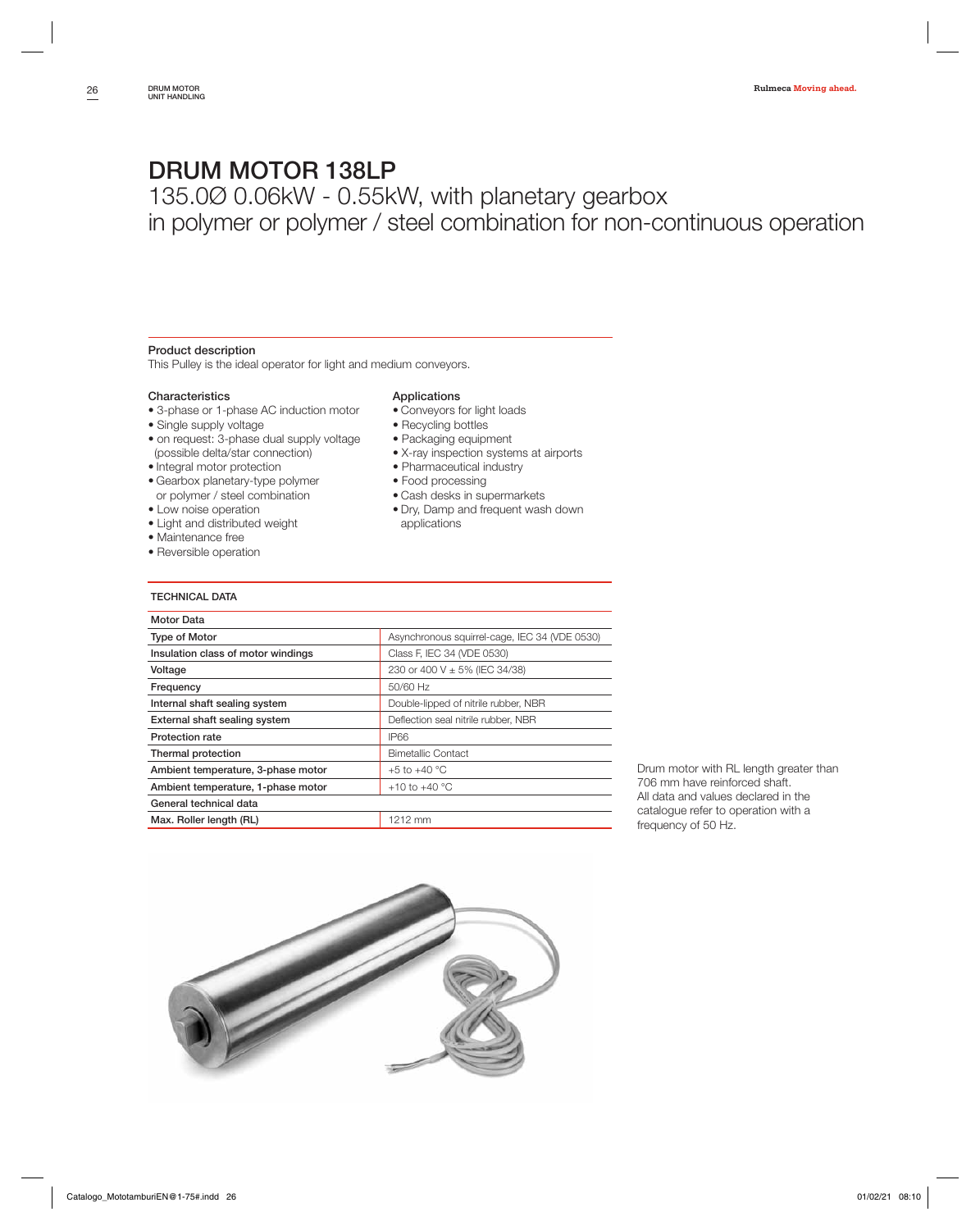135.0Ø 0.06kW - 0.55kW, with planetary gearbox in polymer or polymer / steel combination for non-continuous operation

### **Materials**

The following drum motor components are available in different versions, as shown in the below chart, with further options for the material type as indicated.

|                       |                                 |                  | Material     |                        |                      |  |  |  |  |  |  |
|-----------------------|---------------------------------|------------------|--------------|------------------------|----------------------|--|--|--|--|--|--|
| Components            | Version                         | Standard         | Option       |                        |                      |  |  |  |  |  |  |
|                       |                                 | <b>Aluminium</b> | <b>Steel</b> | <b>Stainless Steel</b> | <b>Brass /Nickel</b> |  |  |  |  |  |  |
|                       | Crowned                         | Std              | ✓            | ✓                      |                      |  |  |  |  |  |  |
| Shell                 | Cylindrical                     | V                | ✔            | ✓                      |                      |  |  |  |  |  |  |
|                       | Special crowns with grooves     | ✓                | ✓            | V                      |                      |  |  |  |  |  |  |
| End housing           | Standard                        | Std              |              | V                      |                      |  |  |  |  |  |  |
|                       | Standard                        | Std              |              |                        |                      |  |  |  |  |  |  |
| Shaft cap             | With cable protection           |                  |              | ✓                      | ັ                    |  |  |  |  |  |  |
| Electrical connection | Straight or 90° cable connector |                  |              | V                      | ✔                    |  |  |  |  |  |  |
|                       | Elbow connector                 | ✓                |              | ✔                      |                      |  |  |  |  |  |  |

Please contact Rulmeca for further versions.

### **Options**

- Rubber lagging for standard belts
- Dynamic balancing
- 3-phase dual supply voltage (possible delta/star connection)
- Oil for Food (EU, FDA and USDA)
- Oil for low temperatures
- Non-horizontal mounting (more than  $\pm$  5°)
- For special versions, please contact RULMECA.

## **Accessories**

- Mounting brackets
- Idler Pulleys
- Rollers for conveyors

### **Cable Specifications**

- Cable options available:
- Standard, screened
- Standard, unscreened
- Halogen-free, screened
- Halogen-free, unscreened

Available lengths: 1,9 m (other lengths available on request).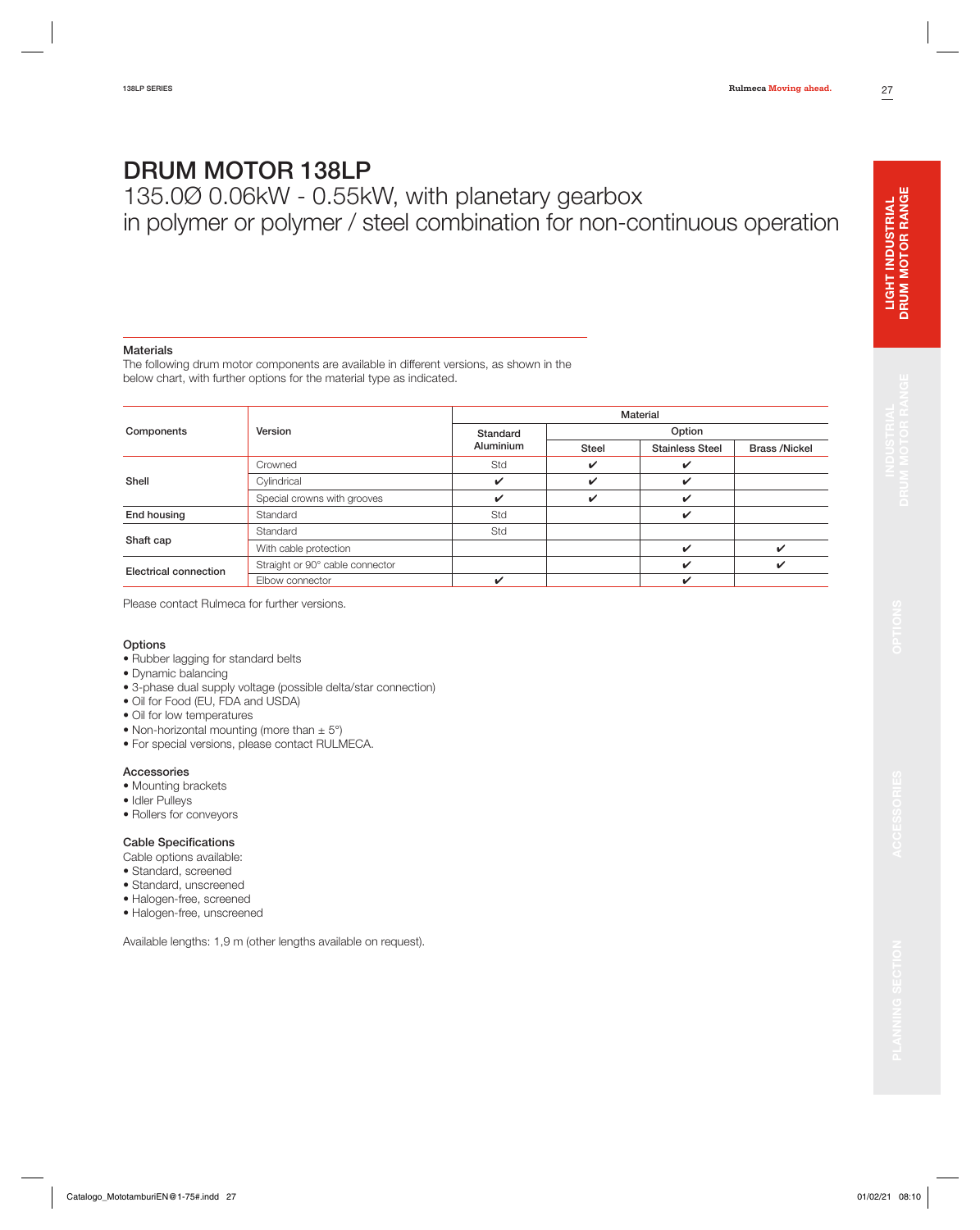135.0Ø 0.06kW - 0.55kW, with planetary gearbox in polymer or polymer / steel combination for non-continuous operation

|              | TECHNICAL DATA DRUM MOTOR 138LP - 3PHASE - 50HZ - STANDARD RANGE |                 |                |        |             |               |                            |                 |               |                  |                     |  |  |
|--------------|------------------------------------------------------------------|-----------------|----------------|--------|-------------|---------------|----------------------------|-----------------|---------------|------------------|---------------------|--|--|
| $P_{N}$ [kW] | np<br>(rpm)                                                      | $\frac{1}{[A]}$ | gs             | i.     | $V_A$ [m/s] | $V_{N}$ [m/s] | $n_A$ [min <sup>-1</sup> ] | $M_{N}$<br>[Nm] | $F_{\bar{N}}$ | <b>TE</b><br>[N] | <b>RL</b><br>[mm]   |  |  |
|              |                                                                  |                 |                | 316,81 | 0,03        | 0,03          | $\overline{4}$             | 110,2           | 1.636         |                  |                     |  |  |
|              |                                                                  |                 | $\overline{4}$ | 185,08 | 0,05        | 0,05          | $\overline{7}$             | 64,4            | 956           |                  |                     |  |  |
|              |                                                                  |                 |                | 141,38 | 0,06        | 0,07          | 8                          | 49,2            | 730           |                  |                     |  |  |
|              |                                                                  |                 |                | 107,95 | 0,08        | 0,09          | 11                         | 37,6            | 558           |                  |                     |  |  |
|              |                                                                  |                 |                | 74,27  | 0,12        | 0,13          | 17                         | 25,8            | 384           |                  |                     |  |  |
|              |                                                                  |                 |                | 56,60  | 0,16        | 0,17          | 23                         | 19,7            | 292           | 2000             | min 280<br>max 1212 |  |  |
| 0,06         | $\overline{4}$                                                   |                 | 0.38/0.22      |        | 43,07       | 0,21          | 0,23                       | 30              | 15,0          | 222              |                     |  |  |
|              |                                                                  |                 | 3              | 32,72  | 0,27        | 0,30          | 38                         | 11,4            | 169           |                  |                     |  |  |
|              |                                                                  |                 |                | 28,36  | 0,31        | 0,35          | 44                         | 9,9             | 146           |                  |                     |  |  |
|              |                                                                  |                 |                | 24,56  | 0,36        | 0,40          | 51                         | 8,5             | 127           |                  |                     |  |  |
|              |                                                                  |                 |                | 21,25  | 0,42        | 0,46          | 59                         | 7,4             | 110           |                  |                     |  |  |
|              |                                                                  |                 | $\overline{c}$ | 16,83  | 0,53        | 0,59          | 75                         | 5,9             | 87            | 1500             | min 275<br>max 1212 |  |  |
|              |                                                                  |                 |                | 185,08 | 0,05        | 0,05          | $\overline{7}$             | 128,8           | 1.912         |                  |                     |  |  |
|              |                                                                  |                 | $\overline{4}$ | 141,38 | 0,06        | 0,07          | 8                          | 98,4            | 1.460         |                  | min 290<br>max 1212 |  |  |
|              |                                                                  |                 |                | 107,95 | 0,08        | 0,09          | 11                         | 75,1            | 1.115         |                  |                     |  |  |
|              |                                                                  |                 | 74,27          | 0,12   | 0,13        | 17            | 51,7                       | 767             |               |                  |                     |  |  |
|              |                                                                  |                 | 56,60          | 0,16   | 0,17        | 23            | 39,4                       | 585             | 2000          |                  |                     |  |  |
|              |                                                                  |                 | 43,07          | 0,21   | 0,23        | 30            | 30,0                       | 445             |               |                  |                     |  |  |
|              |                                                                  |                 | 3              | 32,72  | 0,27        | 0,30          | 38                         | 22,8            | 338           |                  | min 290<br>max 1212 |  |  |
| 0,12         | $\overline{4}$                                                   | 0.7/0.5         |                | 28,36  | 0,31        | 0,35          | 44                         | 19,7            | 293           |                  |                     |  |  |
|              |                                                                  |                 |                | 24,56  | 0,36        | 0,40          | 51                         | 17,1            | 254           |                  |                     |  |  |
|              |                                                                  |                 |                | 21,25  | 0,42        | 0,46          | 59                         | 14,8            | 220           |                  |                     |  |  |
|              |                                                                  |                 |                | 16,83  | 0,53        | 0,59          | 75                         | 11,7            | 174           |                  |                     |  |  |
|              |                                                                  |                 |                | 12,64  | 0,70        | 0,78          | 99                         | 8,8             | 131           |                  |                     |  |  |
|              |                                                                  |                 | $\mathbf{2}$   | 10,88  | 0,82        | 0,91          | 116                        | 7,6             | 112           | 1500             | min 295<br>max 1212 |  |  |
|              |                                                                  |                 |                | 9,44   | 0,94        | 1,05          | 133                        | 6,6             | 98            |                  |                     |  |  |
|              |                                                                  |                 |                | 8,09   | 1,10        | 1,22          | 156                        | 5,6             | 84            |                  |                     |  |  |
|              |                                                                  |                 | $\overline{4}$ | 141,38 | 0,06        | 0,07          | 8                          | 124,4           | 2.191         |                  |                     |  |  |
|              |                                                                  |                 |                | 107,95 | 0,08        | 0,09          | 11                         | 95,0            | 1.673         |                  |                     |  |  |
|              |                                                                  |                 |                | 74,27  | 0,12        | 0,13          | 17                         | 65,4            | 1.151         |                  |                     |  |  |
|              |                                                                  |                 |                | 56,60  | 0,16        | 0,17          | 23                         | 49,8            | 877           |                  | min 310             |  |  |
|              |                                                                  |                 |                | 43,07  | 0,21        | 0,23          | 30                         | 37,9            | 667           | 2000             | max 1212            |  |  |
|              |                                                                  |                 | 3              | 32,72  | 0,27        | 0,30          | 38                         | 28,8            | 507           |                  |                     |  |  |
| 0,18         | $\overline{4}$                                                   | 1.0/0.6         |                | 28,36  | 0,31        | 0,35          | 44                         | 25,0            | 439           |                  |                     |  |  |
|              |                                                                  |                 |                | 24,56  | 0,36        | 0,40          | 51                         | 21,6            | 381           |                  |                     |  |  |
|              |                                                                  |                 |                | 21,25  | 0,42        | 0,46          | 59                         | 18,7            | 329           |                  |                     |  |  |
|              |                                                                  |                 |                | 16,83  | 0,53        | 0,59          | 75                         | 14,8            | 261           |                  |                     |  |  |
|              |                                                                  |                 |                | 12,64  | 0,70        | 0,78          | 99                         | 11,1            | 196           |                  | min 305<br>max 1212 |  |  |
|              |                                                                  |                 | $\overline{c}$ | 10,88  | 0,82        | 0,91          | 116                        | 9,6             | 169           | 1500             |                     |  |  |
|              |                                                                  |                 |                | 9,44   | 0,94        | 1,05          | 133                        | 8,3             | 146           |                  |                     |  |  |
|              |                                                                  |                 |                |        | 8,09        | 1,10          | 1,22                       | 156             | 7,1           | 125              |                     |  |  |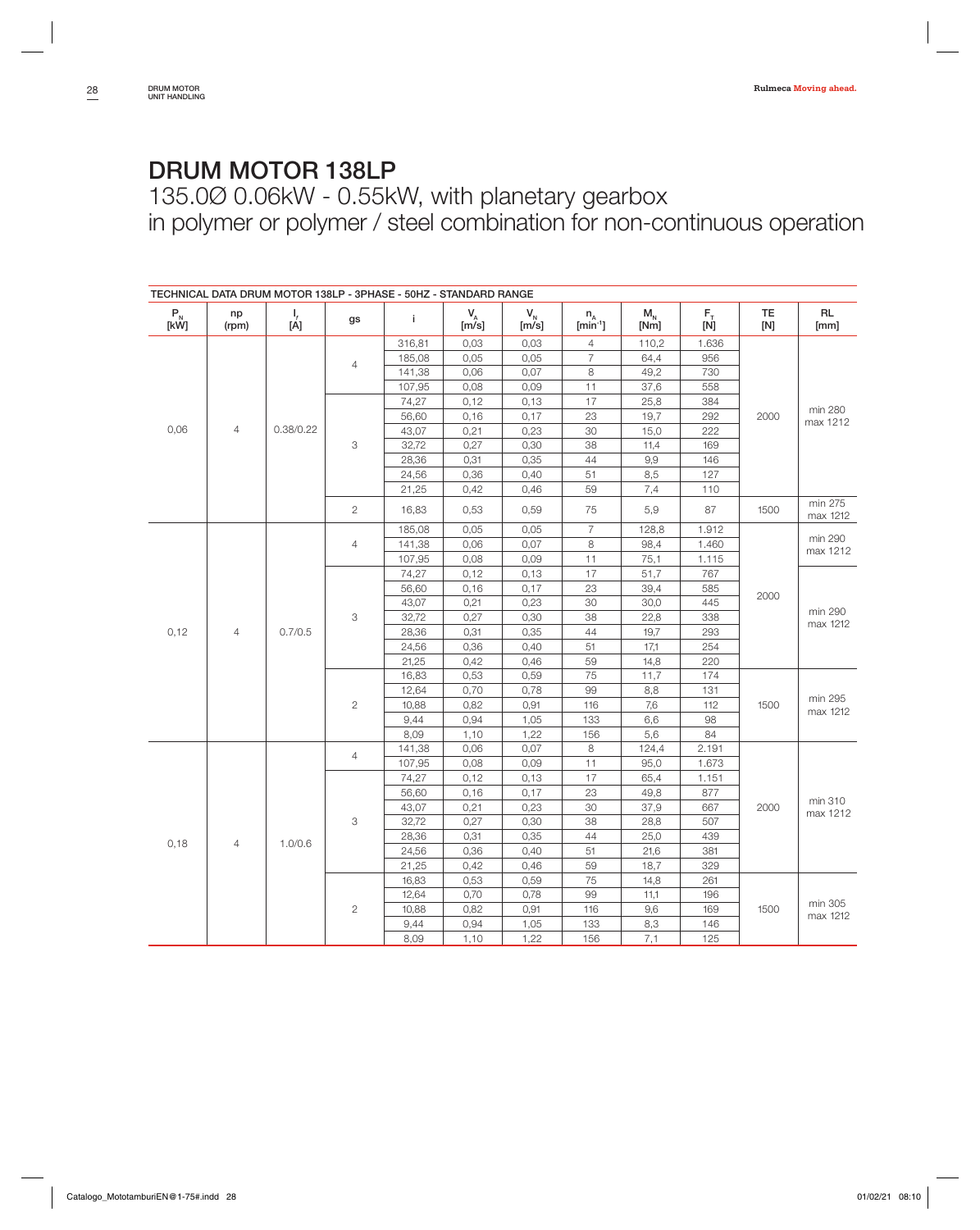135.0Ø 0.06kW - 0.55kW, with planetary gearbox in polymer or polymer / steel combination for non-continuous operation

|                                                                                       | TECHNICAL DATA DRUM MOTOR 138LP - 3PHASE - 50HZ - STANDARD RANGE |                 |                |                |               |                  |                         |                 |                |                  |                     |                     |     |  |  |
|---------------------------------------------------------------------------------------|------------------------------------------------------------------|-----------------|----------------|----------------|---------------|------------------|-------------------------|-----------------|----------------|------------------|---------------------|---------------------|-----|--|--|
| $\begin{array}{c} \mathsf{P}_{_{\!\!N}}\ \mathsf{[}\mathsf{kW}\mathsf{]} \end{array}$ | np<br>(rpm)                                                      | $\frac{1}{[A]}$ | gs             | j.             | $V_{A}$ [m/s] | $V_{N}$<br>[m/s] | $n_{A}$<br>$[min^{-1}]$ | $M_{N}$<br>[Nm] | $F_{T}$<br>[N] | <b>TE</b><br>[N] | <b>RL</b><br>[mm]   |                     |     |  |  |
|                                                                                       |                                                                  |                 | $\overline{4}$ | 107,95         | 0,08          | 0,09             | 11                      | 156,5           | 2.323          |                  |                     |                     |     |  |  |
|                                                                                       |                                                                  |                 | 3              | 74,27          | 0,12          | 0,13             | 17                      | 107,7           | 1.598          |                  |                     |                     |     |  |  |
|                                                                                       |                                                                  |                 | 3              | 56,60          | 0,16          | 0,17             | 23                      | 82,0            | 1.218          |                  |                     |                     |     |  |  |
|                                                                                       |                                                                  |                 | 3              | 43,07          | 0,21          | 0,23             | 30                      | 62,4            | 927            | 2000             | min 320             |                     |     |  |  |
|                                                                                       |                                                                  |                 | 3              | 32,72          | 0,27          | 0,30             | 38                      | 47,4            | 704            |                  | max 1212            |                     |     |  |  |
|                                                                                       |                                                                  |                 | 3              | 28,36          | 0,31          | 0,35             | 44                      | 41,1            | 610            |                  |                     |                     |     |  |  |
| 0,25                                                                                  | $\overline{4}$                                                   | 1.3/0.75        | 3              | 24,56          | 0,36          | 0,40             | 51                      | 35,6            | 529            |                  |                     |                     |     |  |  |
|                                                                                       |                                                                  |                 | 3              | 21,25          | 0,42          | 0,46             | 59                      | 30,8            | 457            |                  |                     |                     |     |  |  |
|                                                                                       |                                                                  |                 |                | $\mathbf{2}$   | 16,83         | 0,53             | 0,59                    | 75              | 24,4           | 362              |                     |                     |     |  |  |
|                                                                                       |                                                                  |                 | $\overline{c}$ | 12,64          | 0,70          | 0,78             | 99                      | 18,3            | 272            |                  |                     |                     |     |  |  |
|                                                                                       |                                                                  |                 |                | $\overline{c}$ | 10,88         | 0,82             | 0,91                    | 116             | 15,8           | 234              | 1500                | min 315<br>max 1212 |     |  |  |
|                                                                                       |                                                                  |                 |                | $\overline{c}$ | 9,44          | 0,94             | 1,05                    | 133             | 13,7           | 203              |                     |                     |     |  |  |
|                                                                                       |                                                                  |                 |                | $\overline{c}$ | 8,09          | 1,10             | 1,22                    | 156             | 11,7           | 174              |                     |                     |     |  |  |
|                                                                                       |                                                                  |                 | 3              | 74,27          | 0,12          | 0,13             | 17                      | 159,3           | 2.366          |                  |                     |                     |     |  |  |
|                                                                                       |                                                                  | 3               | 56,60          | 0,16           | 0,17          | 23               | 121,4                   | 1.803           |                |                  |                     |                     |     |  |  |
|                                                                                       |                                                                  |                 | 3              | 43,07          | 0,21          | 0,23             | 30                      | 92,4            | 1.372          |                  | min 330             |                     |     |  |  |
|                                                                                       |                                                                  |                 | 3              | 32,72          | 0,27          | 0,30             | 38                      | 70,2            | 1.042          | 2000             | max 1212            |                     |     |  |  |
|                                                                                       |                                                                  |                 | 3              | 28,36          | 0,31          | 0,35             | 44                      | 60,8            | 903            |                  |                     |                     |     |  |  |
| 0,37                                                                                  | $\overline{4}$                                                   | 2.4/1.4         | 3              | 24,56          | 0,36          | 0,40             | 51                      | 52,7            | 782            |                  |                     |                     |     |  |  |
|                                                                                       |                                                                  |                 | 3              | 21,25          | 0,42          | 0,46             | 59                      | 45,6            | 677            |                  |                     |                     |     |  |  |
|                                                                                       |                                                                  |                 | $\overline{c}$ | 16,83          | 0,53          | 0,59             | 75                      | 36,1            | 536            |                  |                     |                     |     |  |  |
|                                                                                       |                                                                  |                 | $\overline{c}$ | 12,64          | 0,70          | 0,78             | 99                      | 27,1            | 403            |                  |                     |                     |     |  |  |
|                                                                                       |                                                                  |                 | $\overline{c}$ | 10,88          | 0,82          | 0,91             | 116                     | 23,3            | 347            | 1500             | min 325<br>max 1212 |                     |     |  |  |
|                                                                                       |                                                                  |                 | $\overline{c}$ | 9,44           | 0,94          | 1,05             | 133                     | 20,3            | 301            |                  |                     |                     |     |  |  |
|                                                                                       |                                                                  |                 | $\overline{c}$ | 8,09           | 1,10          | 1,22             | 156                     | 17,4            | 258            |                  |                     |                     |     |  |  |
|                                                                                       |                                                                  |                 | 3              | 43,07          | 0,21          | 0,23             | 30                      | 137,4           | 2.039          |                  |                     |                     |     |  |  |
|                                                                                       |                                                                  |                 | 3              | 32,72          | 0,27          | 0,30             | 38                      | 104,3           | 1.549          |                  | min 340             |                     |     |  |  |
|                                                                                       |                                                                  |                 | 3              | 28,36          | 0,31          | 0,35             | 44                      | 90,4            | 1.343          | 2000             | max 1212            |                     |     |  |  |
|                                                                                       |                                                                  |                 | 3              | 24,56          | 0,36          | 0,40             | 51                      | 78,3            | 1.163          |                  |                     |                     |     |  |  |
| 0,55                                                                                  | $\overline{4}$                                                   | 2.9/1.7         | 3              | 21,25          | 0,42          | 0,46             | 59                      | 67,8            | 1.006          |                  |                     |                     |     |  |  |
|                                                                                       |                                                                  |                 | $\overline{c}$ | 16,83          | 0,53          | 0,59             | 75                      | 53,7            | 797            |                  |                     |                     |     |  |  |
|                                                                                       |                                                                  |                 | $\overline{c}$ | 12,64          | 0,70          | 0,78             | 99                      | 40,3            | 598            |                  |                     |                     |     |  |  |
|                                                                                       |                                                                  |                 | $\overline{c}$ | 10,88          | 0,82          | 0,91             | 116                     | 34,7            | 515            | 1500             | min 335<br>max 1212 |                     |     |  |  |
|                                                                                       |                                                                  |                 | $\mathbf{2}$   | 9,44           | 0,94          | 1,05             | 133                     | 30,1            | 447            |                  |                     |                     |     |  |  |
|                                                                                       |                                                                  |                 |                |                |               |                  | $\overline{c}$          | 8,09            | 1,10           | 1,22             | 156                 | 25,8                | 383 |  |  |

- **P<sub>N</sub>** Nominal mechanical power<br>**np** Number of poles
- **Number of poles**
- **rpm** Actual rotor rpm at full load
- **I**  $f_r$  Amperage (230/400V) at full load  $gs$  Gear stages
- Gear stages
- 
- **i** Gear ratio<br>**V**<sub>A</sub> Theoretica Theoretical actual belt (tangential) speed at full load\*
- $V_N$  Nominal belt (tangential) speed<br>  $n_A$  Revolutions of shell at full load\*<br>  $M_N$  Nominal Torque at full load
	- Revolutions of shell at full load\*
- $\mathsf{M}_{\mathsf{N}}$  Nominal Torque at full load<br> $\mathsf{F}_{\mathsf{T}}$  Belt pull (tangential force) c **Belt pull (tangential force) on shell**
- at full load\* **TE** Maximum allowable belt tension (radial load)
- 
- **RL** Reference length Valid for unlagged shells/ values
	- can deviate at partly or no load conditions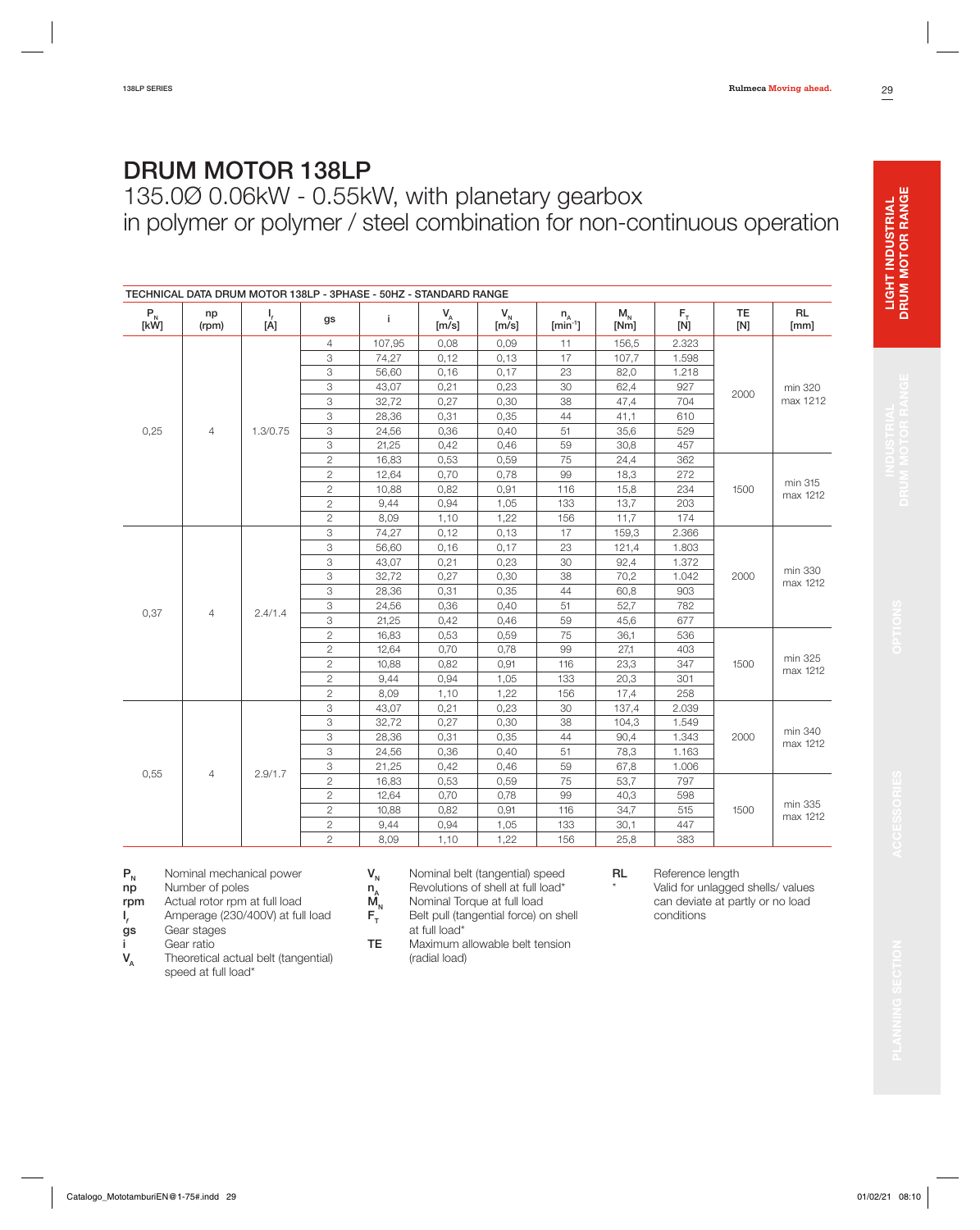135.0Ø 0.06kW - 0.55kW, with planetary gearbox in polymer or polymer / steel combination for non-continuous operation

|                                                                                                          | TECHNICAL DATA DRUM MOTOR 138LP - 1PHASE - 50HZ - STANDARD RANGE |                 |                |        |               |                                    |                            |                                    |               |                  |                     |  |  |  |  |  |  |      |      |      |     |     |     |  |  |
|----------------------------------------------------------------------------------------------------------|------------------------------------------------------------------|-----------------|----------------|--------|---------------|------------------------------------|----------------------------|------------------------------------|---------------|------------------|---------------------|--|--|--|--|--|--|------|------|------|-----|-----|-----|--|--|
| $\begin{array}{c} \mathsf{P}_{_{\!\!\mathsf{N}}} \ \mathsf{[}\mathsf{k}\mathsf{W}\mathsf{]} \end{array}$ | np<br>(rpm)                                                      | $\frac{1}{[A]}$ | gs             | j.     | $V_{A}$ [m/s] | $\mathsf{V}_{_{\mathsf{N}}}$ [m/s] | $n_A$ [min <sup>-1</sup> ] | $\mathsf{M}_{_\mathsf{N}}$<br>[Nm] | $F_{\bar{N}}$ | <b>TE</b><br>[N] | <b>RL</b><br>[mm]   |  |  |  |  |  |  |      |      |      |     |     |     |  |  |
|                                                                                                          |                                                                  |                 |                | 185,08 | 0,05          | 0,05                               | $\overline{7}$             | 96,6                               | 1.434         |                  |                     |  |  |  |  |  |  |      |      |      |     |     |     |  |  |
|                                                                                                          |                                                                  |                 | $\overline{4}$ | 141,38 | 0,06          | 0,07                               | 8                          | 73,8                               | 1.095         |                  |                     |  |  |  |  |  |  |      |      |      |     |     |     |  |  |
|                                                                                                          |                                                                  |                 |                | 107,95 | 0,08          | 0,09                               | 11                         | 56,3                               | 836           |                  |                     |  |  |  |  |  |  |      |      |      |     |     |     |  |  |
|                                                                                                          |                                                                  |                 |                | 74,27  | 0,12          | 0,13                               | 17                         | 38,8                               | 575           |                  |                     |  |  |  |  |  |  |      |      |      |     |     |     |  |  |
|                                                                                                          |                                                                  |                 |                | 56,60  | 0,16          | 0,17                               | 23                         | 29,5                               | 439           | 2000             | min 290             |  |  |  |  |  |  |      |      |      |     |     |     |  |  |
|                                                                                                          |                                                                  |                 |                | 43,07  | 0,21          | 0,23                               | 30                         | 22,5                               | 334           |                  | max 1212            |  |  |  |  |  |  |      |      |      |     |     |     |  |  |
| 0,09                                                                                                     | $\overline{4}$                                                   | 0,7             | 3              | 32,72  | 0,27          | 0,30                               | 38                         | 17,1                               | 254           |                  |                     |  |  |  |  |  |  |      |      |      |     |     |     |  |  |
|                                                                                                          |                                                                  |                 |                | 28,36  | 0,31          | 0,35                               | 44                         | 14,8                               | 220           |                  |                     |  |  |  |  |  |  |      |      |      |     |     |     |  |  |
|                                                                                                          |                                                                  |                 |                | 24,56  | 0,36          | 0,40                               | 51                         | 12,8                               | 190           |                  |                     |  |  |  |  |  |  |      |      |      |     |     |     |  |  |
|                                                                                                          |                                                                  |                 | 21,25          | 0,42   | 0,46          | 59                                 | 11,1                       | 165                                |               |                  |                     |  |  |  |  |  |  |      |      |      |     |     |     |  |  |
|                                                                                                          |                                                                  |                 |                | 16,83  | 0,53          | 0,59                               | 75                         | 8,8                                | 130           |                  |                     |  |  |  |  |  |  |      |      |      |     |     |     |  |  |
|                                                                                                          |                                                                  |                 | $\overline{c}$ | 12,64  | 0,70          | 0,78                               | 99                         | 6,6                                | 98            | 1500             | min 285             |  |  |  |  |  |  |      |      |      |     |     |     |  |  |
|                                                                                                          |                                                                  |                 |                | 10,88  | 0,82          | 0,91                               | 116                        | 5,7                                | 84            |                  | max 1212            |  |  |  |  |  |  |      |      |      |     |     |     |  |  |
|                                                                                                          |                                                                  |                 |                | 9,44   | 0,94          | 1,05                               | 133                        | 4,9                                | 73            |                  |                     |  |  |  |  |  |  |      |      |      |     |     |     |  |  |
|                                                                                                          |                                                                  |                 |                | 185,08 | 0,05          | 0,05                               | $\overline{7}$             | 128,8                              | 1.912         |                  |                     |  |  |  |  |  |  |      |      |      |     |     |     |  |  |
|                                                                                                          |                                                                  |                 | $\overline{4}$ | 141,38 | 0,06          | 0,07                               | 8                          | 98,4                               | 1.460         |                  | min 290<br>max 1212 |  |  |  |  |  |  |      |      |      |     |     |     |  |  |
|                                                                                                          |                                                                  |                 |                |        | 107,95        | 0,08                               | 0,09                       | 11                                 | 75,1          | 1.115            |                     |  |  |  |  |  |  |      |      |      |     |     |     |  |  |
|                                                                                                          |                                                                  |                 | 74,27          | 0,12   | 0,13          | 17                                 | 51,7                       | 767                                |               |                  |                     |  |  |  |  |  |  |      |      |      |     |     |     |  |  |
|                                                                                                          |                                                                  |                 |                | 56,60  | 0,16          | 0,17                               | 23                         | 39,4                               | 585           | 2000             |                     |  |  |  |  |  |  |      |      |      |     |     |     |  |  |
|                                                                                                          |                                                                  |                 |                | 43,07  | 0,21          | 0,23                               | 30                         | 30,0                               | 445           |                  | min 300             |  |  |  |  |  |  |      |      |      |     |     |     |  |  |
|                                                                                                          |                                                                  |                 | 3              | 32,72  | 0,27          | 0,30                               | 38                         | 22,8                               | 338           |                  | max 1212            |  |  |  |  |  |  |      |      |      |     |     |     |  |  |
| 0,12                                                                                                     | $\overline{4}$                                                   | 1,05            |                |        | 28,36         | 0,31                               | 0,35                       | 44                                 | 19,7          | 293              |                     |  |  |  |  |  |  |      |      |      |     |     |     |  |  |
|                                                                                                          |                                                                  |                 |                |        |               | 24,56                              | 0,36                       | 0,40                               | 51            | 17,1             | 254                 |  |  |  |  |  |  |      |      |      |     |     |     |  |  |
|                                                                                                          |                                                                  |                 |                | 21,25  | 0,42          | 0,46                               | 59                         | 14,8                               | 220           |                  |                     |  |  |  |  |  |  |      |      |      |     |     |     |  |  |
|                                                                                                          |                                                                  |                 |                | 16,83  | 0,53          | 0,59                               | 75                         | 11,7                               | 174           |                  |                     |  |  |  |  |  |  |      |      |      |     |     |     |  |  |
|                                                                                                          |                                                                  |                 |                | 12,64  | 0,70          | 0,78                               | 99                         | 8,8                                | 131           |                  | min 295             |  |  |  |  |  |  |      |      |      |     |     |     |  |  |
|                                                                                                          |                                                                  |                 | $\mathbf{2}$   | 10,88  | 0,82          | 0,91                               | 116                        | 7,6                                | 112           | 1500             |                     |  |  |  |  |  |  |      |      |      |     |     |     |  |  |
|                                                                                                          |                                                                  |                 |                | 9,44   | 0,94          | 1,05                               | 133                        | 6,6                                | 98            |                  | max 1212            |  |  |  |  |  |  |      |      |      |     |     |     |  |  |
|                                                                                                          |                                                                  |                 |                | 8,09   | 1,10          | 1,22                               | 156                        | 5,6                                | 84            |                  |                     |  |  |  |  |  |  |      |      |      |     |     |     |  |  |
|                                                                                                          |                                                                  |                 | $\overline{4}$ | 141,38 | 0,06          | 0,07                               | 8                          | 147,6                              | 2.191         |                  | min 300             |  |  |  |  |  |  |      |      |      |     |     |     |  |  |
|                                                                                                          |                                                                  |                 |                | 107,95 | 0,08          | 0,09                               | 11                         | 112,7                              | 1.673         |                  | max 1212            |  |  |  |  |  |  |      |      |      |     |     |     |  |  |
|                                                                                                          |                                                                  |                 |                | 74,27  | 0,12          | 0,13                               | 17                         | 77,5                               | 1.151         |                  |                     |  |  |  |  |  |  |      |      |      |     |     |     |  |  |
|                                                                                                          |                                                                  |                 |                | 56,60  | 0,16          | 0,17                               | 23                         | 59,1                               | 877           |                  |                     |  |  |  |  |  |  |      |      |      |     |     |     |  |  |
|                                                                                                          |                                                                  |                 |                | 43,07  | 0,21          | 0,23                               | 30                         | 45,0                               | 667           | 2000             |                     |  |  |  |  |  |  |      |      |      |     |     |     |  |  |
|                                                                                                          |                                                                  |                 | 3              | 32,72  | 0,27          | 0,30                               | 38                         | 34,1                               | 507           |                  | min 320<br>max 1212 |  |  |  |  |  |  |      |      |      |     |     |     |  |  |
|                                                                                                          | $\overline{4}$                                                   |                 |                | 28,36  | 0,31          | 0,35                               | 44                         | 29,6                               | 439           |                  |                     |  |  |  |  |  |  |      |      |      |     |     |     |  |  |
| 0,18                                                                                                     |                                                                  | 1,6             |                | 24,56  | 0,36          | 0,40                               | 51                         | 25,6                               | 381           |                  |                     |  |  |  |  |  |  |      |      |      |     |     |     |  |  |
|                                                                                                          |                                                                  |                 |                | 21,25  | 0,42          | 0,46                               | 59                         | 22,2                               | 329           |                  |                     |  |  |  |  |  |  |      |      |      |     |     |     |  |  |
|                                                                                                          |                                                                  |                 |                | 16,83  | 0,53          | 0,59                               | 75                         | 17,6                               | 261           |                  |                     |  |  |  |  |  |  |      |      |      |     |     |     |  |  |
|                                                                                                          |                                                                  |                 |                | 12,64  | 0,70          | 0,78                               | 99                         | 13,2                               | 196           |                  | min 315<br>max 1212 |  |  |  |  |  |  |      |      |      |     |     |     |  |  |
|                                                                                                          |                                                                  |                 | $\overline{2}$ | 10,88  | 0,82          | 0,91                               | 116                        | 11,4                               | 169           | 1500             |                     |  |  |  |  |  |  |      |      |      |     |     |     |  |  |
|                                                                                                          |                                                                  |                 |                | 9,44   | 0,94          | 1,05                               | 133                        | 9,9                                | 146           |                  |                     |  |  |  |  |  |  |      |      |      |     |     |     |  |  |
|                                                                                                          |                                                                  |                 |                |        |               |                                    |                            |                                    |               |                  |                     |  |  |  |  |  |  | 8,09 | 1,10 | 1,22 | 156 | 8.4 | 125 |  |  |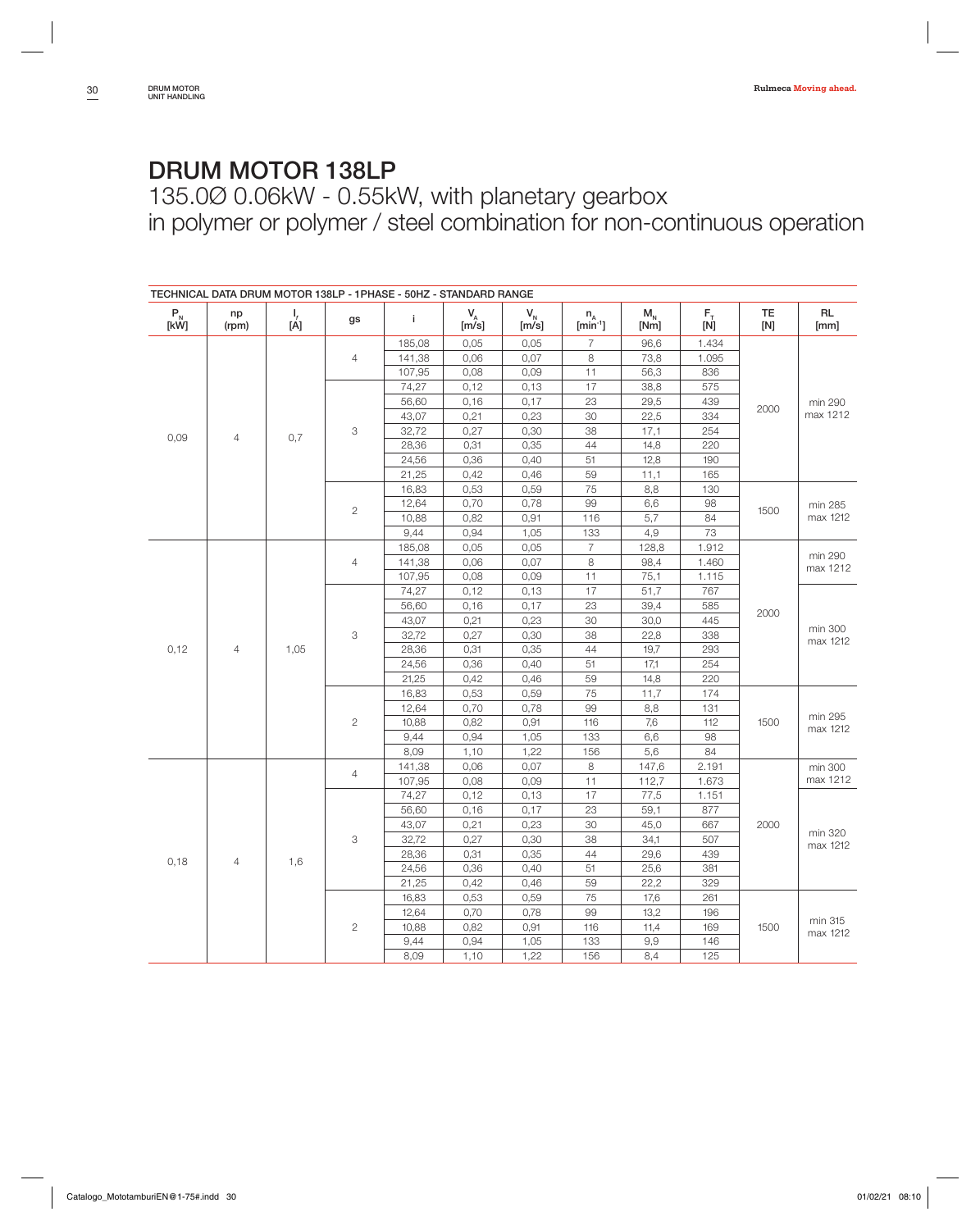# **LIGHT INDUSTRIAL<br>DRUM MOTOR RANGE**

| <b>DRUM MOTOR 138LP</b> |  |  |  |  |
|-------------------------|--|--|--|--|
|-------------------------|--|--|--|--|

135.0Ø 0.06kW - 0.55kW, with planetary gearbox in polymer or polymer / steel combination for non-continuous operation

|              | TECHNICAL DATA DRUM MOTOR 138LP - 1PHASE - 50HZ - STANDARD RANGE |                |                |              |                        |                  |                                   |                 |                   |                  |                     |                     |  |
|--------------|------------------------------------------------------------------|----------------|----------------|--------------|------------------------|------------------|-----------------------------------|-----------------|-------------------|------------------|---------------------|---------------------|--|
| $P_{N}$ [kW] | np<br>(rpm)                                                      | $I_{f}$<br>[Á] | gs             | j.           | $V_{\Lambda}$<br>[m/s] | $V_{N}$<br>[m/s] | ${\sf n}_{\sf A}$<br>$[min^{-1}]$ | $M_{N}$<br>[Nm] | $F_{\tau}$<br>[N] | <b>TE</b><br>[N] | <b>RL</b><br>[mm]   |                     |  |
|              |                                                                  |                | $\overline{4}$ | 107,95       | 0,08                   | 0,09             | 11                                | 156,5           | 2.323             |                  | min 315<br>max 1212 |                     |  |
|              |                                                                  |                | 3              | 74.27        | 0,12                   | 0,13             | 17                                | 107,7           | 1.598             |                  |                     |                     |  |
|              |                                                                  |                | 3              | 56,60        | 0,16                   | 0,17             | 23                                | 82,0            | 1.218             |                  |                     |                     |  |
|              |                                                                  |                | 3              | 43,07        | 0,21                   | 0,23             | 30                                | 62,4            | 927               | 2000             |                     |                     |  |
|              |                                                                  |                | 3              | 32,72        | 0,27                   | 0,30             | 38                                | 47,4            | 704               |                  | min 330<br>max 1212 |                     |  |
|              |                                                                  |                | 3              | 28,36        | 0,31                   | 0,35             | 44                                | 41,1            | 610               |                  |                     |                     |  |
| 0,25         | $\overline{4}$                                                   | 2,1            | 3              | 24,56        | 0,36                   | 0,40             | 51                                | 35,6            | 529               |                  |                     |                     |  |
|              |                                                                  | 3              | 21,25          | 0,42         | 0,46                   | 59               | 30,8                              | 457             |                   |                  |                     |                     |  |
|              |                                                                  |                | $\mathbf{2}$   | 16,83        | 0,53                   | 0,59             | 75                                | 24,4            | 362               |                  |                     |                     |  |
|              |                                                                  |                | $\mathbf{2}$   | 12,64        | 0,70                   | 0,78             | 99                                | 18,3            | 272               |                  |                     |                     |  |
|              |                                                                  |                |                | $\mathbf{2}$ | 10,88                  | 0,82             | 0.91                              | 116             | 15,8              | 234              | 1500                | min 325<br>max 1212 |  |
|              |                                                                  |                | $\overline{c}$ | 9,44         | 0,94                   | 1,05             | 133                               | 13,7            | 203               |                  |                     |                     |  |
|              |                                                                  | $\overline{c}$ | 8,09           | 1,10         | 1,22                   | 156              | 11,7                              | 174             |                   |                  |                     |                     |  |
|              |                                                                  |                | 3              | 74,27        | 0,12                   | 0,13             | 17                                | 159,3           | 2.366             |                  |                     |                     |  |
|              |                                                                  | 3              | 56,60          | 0,16         | 0,17                   | 23               | 121,4                             | 1.803           |                   |                  |                     |                     |  |
|              |                                                                  |                | 3              | 43,07        | 0,21                   | 0,23             | 30                                | 92,4            | 1.372             |                  |                     |                     |  |
|              |                                                                  |                | 3              | 32,72        | 0,27                   | 0,30             | 38                                | 70,2            | 1.042             | 2000             | min 340<br>max 1212 |                     |  |
|              |                                                                  |                | 3              | 28,36        | 0,31                   | 0,35             | 44                                | 60,8            | 903               |                  |                     |                     |  |
| 0,37         | $\overline{4}$                                                   | 2,6            | 3              | 24,56        | 0,36                   | 0,40             | 51                                | 52,7            | 782               |                  |                     |                     |  |
|              |                                                                  |                | 3              | 21,25        | 0,42                   | 0,46             | 59                                | 45,6            | 677               |                  |                     |                     |  |
|              |                                                                  |                | $\sqrt{2}$     | 16,83        | 0,53                   | 0,59             | 75                                | 36,1            | 536               |                  |                     |                     |  |
|              |                                                                  |                | $\mathbf{2}$   | 12,64        | 0,70                   | 0,78             | 99                                | 27,1            | 403               |                  |                     |                     |  |
|              |                                                                  |                | $\mathbf{2}$   | 10,88        | 0,82                   | 0,91             | 116                               | 23,3            | 347               | 1500             | min 335<br>max 1212 |                     |  |
|              |                                                                  |                | $\mathbf{2}$   | 9,44         | 0,94                   | 1,05             | 133                               | 20,3            | 301               |                  |                     |                     |  |
|              |                                                                  |                | $\mathbf{2}$   | 8,09         | 1,10                   | 1,22             | 156                               | 17,4            | 258               |                  |                     |                     |  |
|              |                                                                  |                | 3              | 56,60        | 0,16                   | 0,17             | 23                                | 164,1           | 2.436             |                  |                     |                     |  |
|              |                                                                  |                | 3              | 43,07        | 0,21                   | 0,23             | 30                                | 124,9           | 1.854             |                  |                     |                     |  |
|              |                                                                  |                | 3              | 32,72        | 0,27                   | 0,30             | 38                                | 94,9            | 1.408             | 2000             | min 350             |                     |  |
|              |                                                                  |                | 3              | 28,36        | 0,31                   | 0,35             | 44                                | 82,2            | 1.221             |                  | max 1212            |                     |  |
|              |                                                                  |                | 3              | 24,56        | 0,36                   | 0,40             | 51                                | 71,2            | 1.057             |                  |                     |                     |  |
| 0,5          | $\overline{4}$                                                   | 3,6            | 3              | 21,25        | 0,42                   | 0,46             | 59                                | 61,6            | 915               |                  |                     |                     |  |
|              |                                                                  |                | $\mathbf{2}$   | 16,83        | 0,53                   | 0,59             | 75                                | 48,8            | 724               |                  |                     |                     |  |
|              |                                                                  |                | $\overline{c}$ | 12,64        | 0,70                   | 0,78             | 99                                | 36,6            | 544               |                  |                     |                     |  |
|              |                                                                  |                | $\mathbf{2}$   | 10,88        | 0,82                   | 0,91             | 116                               | 31,5            | 468               | 1500             | min 345<br>max 1212 |                     |  |
|              |                                                                  |                | $\mathbf{2}$   | 9,44         | 0,94                   | 1,05             | 133                               | 27,4            | 406               |                  |                     |                     |  |
|              |                                                                  |                | $\overline{2}$ | 8,09         | 1,10                   | 1,22             | 156                               | 23,5            | 348               |                  |                     |                     |  |

**P<sub>N</sub>** Nominal mechanical power<br>**np** Number of poles

**Number of poles** 

**rpm** Actual rotor rpm at full load

- **I** *f<sub>f</sub>* Amperage (230/400V) at full load **gs** Gear stages
- Gear stages
- **i** Gear ratio<br> **V**<sub>A</sub> Theoretica Theoretical actual belt (tangential)
	- speed at full load\*
- $V_N$  **Nominal belt (tangential) speed**<br> **n**<sub>A</sub> Revolutions of shell at full load\*<br> **M**<sub>N</sub> Nominal Torque at full load
- Revolutions of shell at full load\*
- $\mathbf{M}_{\mathsf{N}}$  Nominal Torque at full load<br> $\mathbf{F}_{\mathsf{T}}$  Belt pull (tangential force) o
	- **Belt pull (tangential force) on shell** at full load\*
- **TE** Maximum allowable belt tension (radial load)
- **RL** Reference length
	- Valid for unlagged shells/ values can deviate at partly or no load conditions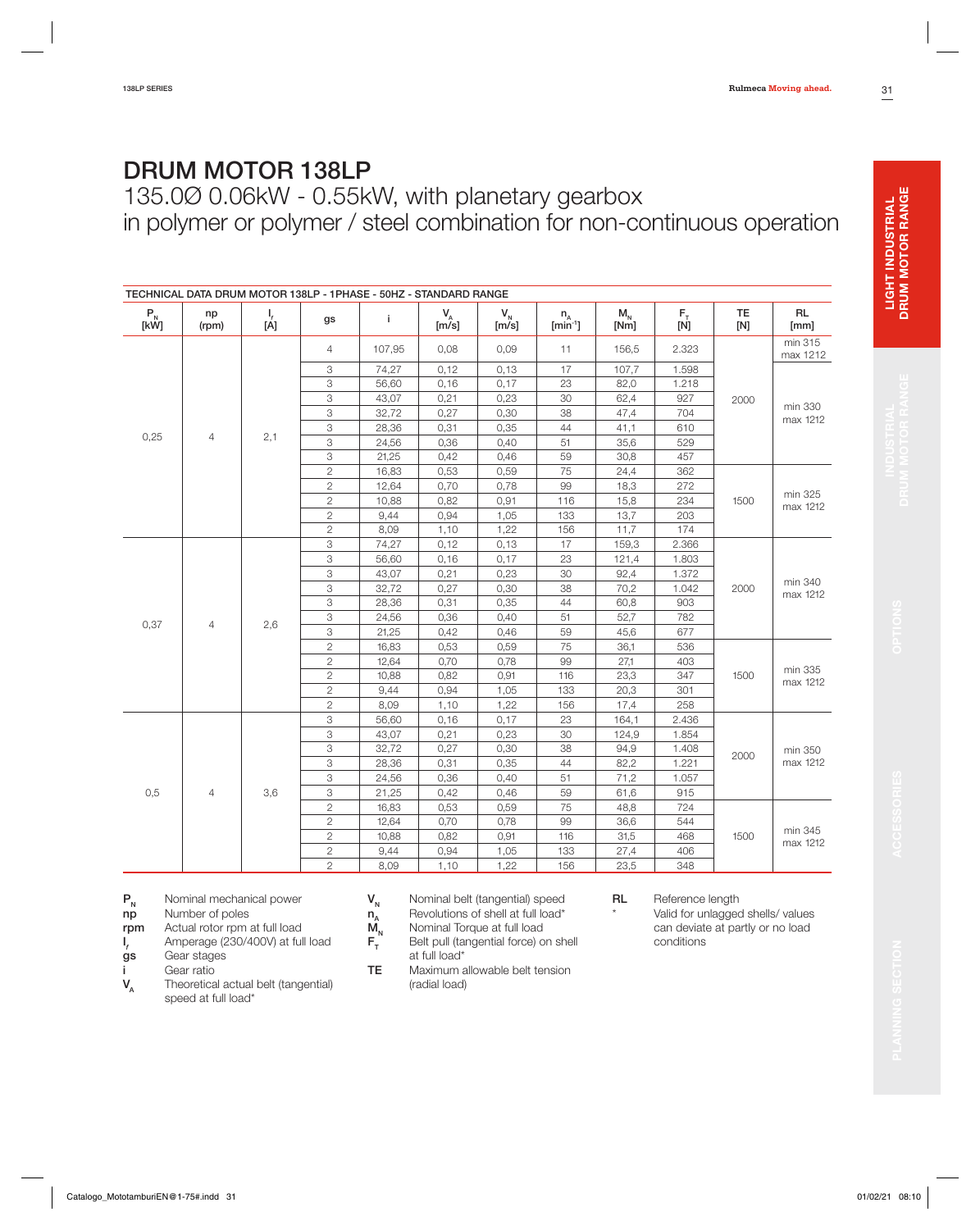135.0Ø 0.06kW - 0.55kW, with planetary gearbox in polymer or polymer / steel combination for non-continuous operation









Elbow connector in aluminium



Cable connection 90°



Straight connector